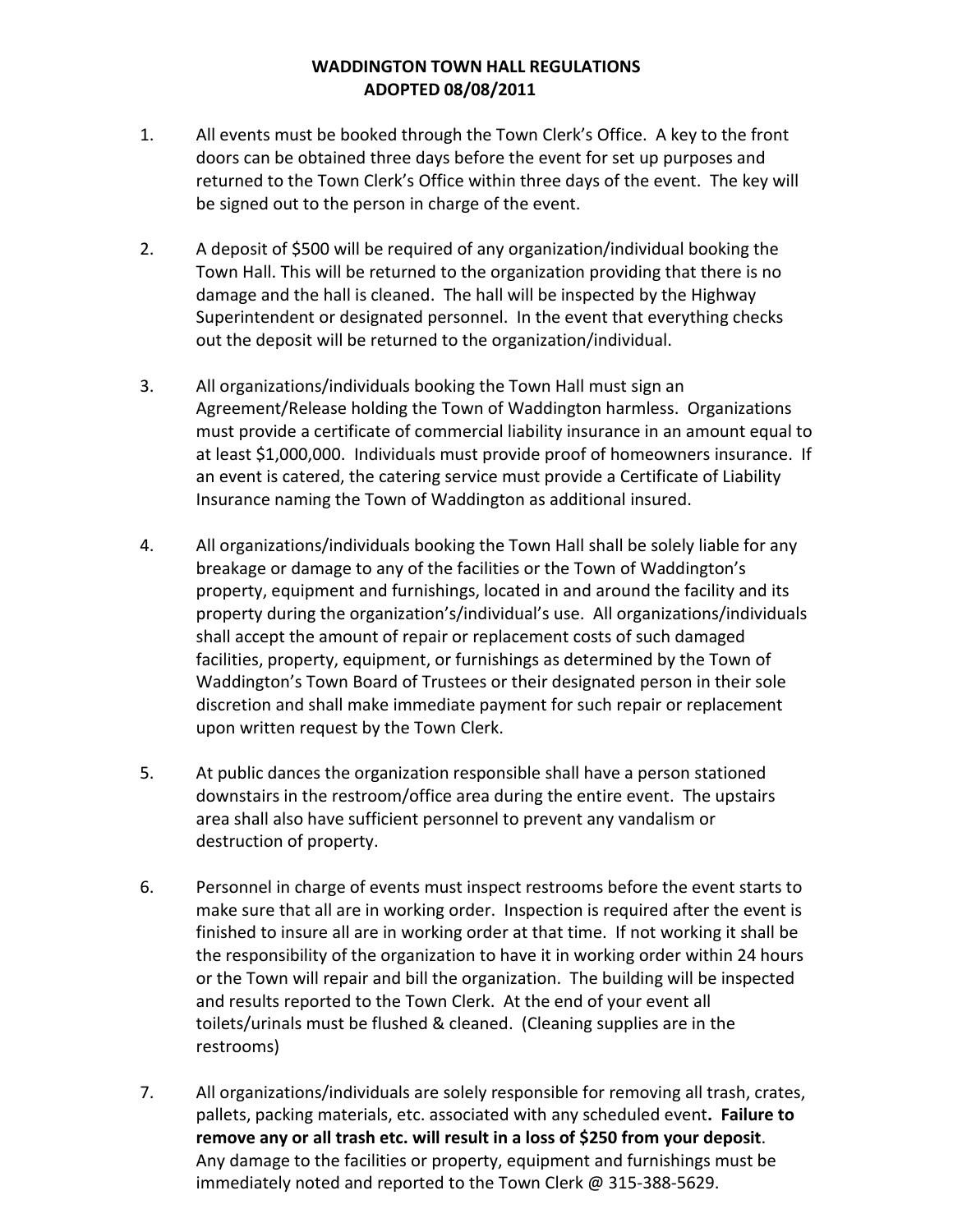# 8. **NO DECORATIONS MAY BE HUNG ON THE WALLS. USE OF TAPE, STICKY TACK, GLUE DOTS, TACKS, ADHESIVES, AND NAILS ARE STRICTLY PROHIBITED.**

All organizations/individuals booking the Town Hall must provide for the removal of any personal property, equipment, or furnishings belonging to them. The Town of Waddington shall have the right to collect and take custody of any and all articles of personal property, equipment or furnishings left in the facility subject to the following. Any articles of personal property, equipment, or furnishings left in the facility shall, after a period of two (2) days after any scheduled use, be deemed abandoned and shall become the sole and exclusive property of the Town of Waddington. **The Town of Waddington shall not be responsible or liable for any loss, theft of, or any damage to, any articles of personal property, equipment or furnishings belonging to any organization/individual, their representative, agents, employees, volunteers or members.**

The organization/individual utilizing the building will sweep and mop the floors, return all tables and chairs to their respective storage place, and take all of their belongings with them. Items are not to be left at the hall for storage purposes without prior approval. Failure to do this will constitute \$250 from your security deposit.

- 9. DO NOT BLOCK EXITS.
- 10. No rollerblades or skateboards in building.
- 11. No animals in building. (Except service dogs)
- 12. No Smoking or tobacco allowed in the premises or within 25 feet of the building's entrances, or within the public property. (Town hall square)
- 13. Make sure the lights are turned off and the doors are locked upon leaving.

THIS HALL BELONGS TO ALL THE TAXPAYERS IN THE TOWN OF WADDINGTON. PLEASE TAKE RESPONSIBILITY TO MAKE SURE IT IS LEFT IN AS GOOD OF CONDITION AS IT WAS BEFORE YOUR EVENT BEGAN. WITH THIS IN MIND IT WILL BE AVAILABLE FOR USE IN THE YEARS TO COME.

By order of the Waddington Town Board 08/08/11

# **Updated by Waddington Town Board 03/14/16**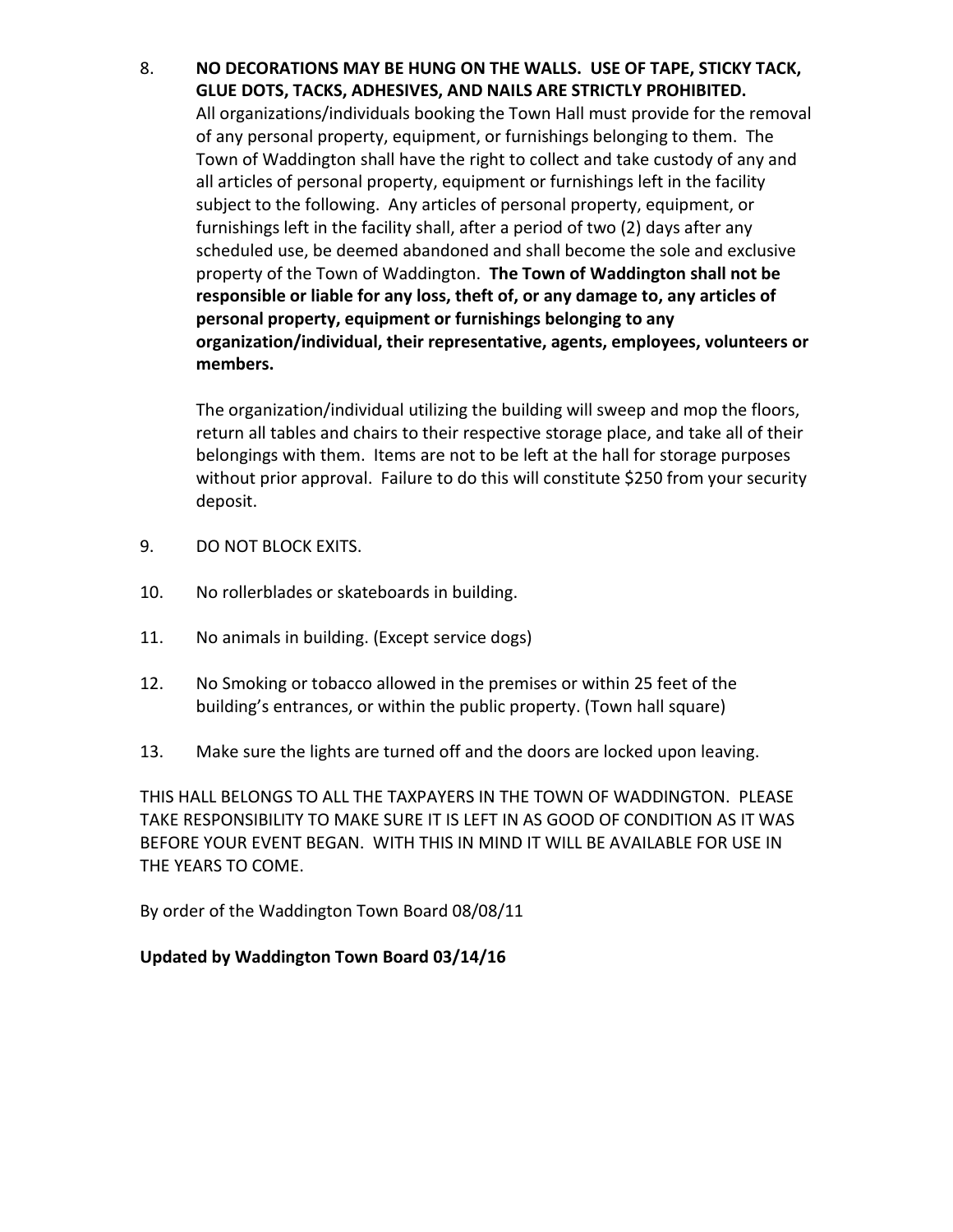#### **AGREEMENT AND RELEASE**

In consideration of the leasing of the premises described below (the "Premises") by the Town of Waddington to the Undersigned, the Undersigned for itself, its heirs, executors, administrators, successors and assigns (as the context may require) hereby releases, acquits and forever discharges the Town of Waddington, its officers, directors, agents, members, servants and employees (individually and collectively "Town of Waddington Parties") from any and all suites, actions, compensation, consequential damage, punitive damage or any other thin whatsoever on account of, or in any way growing out of, any and all property damage, personal injuries, illnesses, death or any other thing resulting from any occurrence or accident that may happen as a result of or arise out of the leasing or use of the Premises (the "Premises Claims").

The Undersigned hereby agrees to indemnify, defend and hold harmless the Town of Waddington Parties against Premises Claims brought by any person or entity.

The Undersigned, if other than a private individual, shall provide the Town of Waddington with a Certificate of Liability Insurance evidencing in force Public Liability Insurance in an amount of at least \$1,000,000 per occurrence and naming the Town of Waddington as an Additional Insured.

This Agreement and Release shall not be pleaded by the Undersigned as a bar to any claim or suit, nor asserted as an admission of liability against the persons, firms, entities and corporations hereby released.

This Agreement and Release contains the entire agreement between the parties herein, and its terms are contractual and not a mere recital. Any reference herein to the masculine, feminine or neuter gender shall be deemed to include any gender which the context of such release shall require.

The Undersigned hereby executes and delivers this Agreement and Release to induce the Town of Waddington to lease the Premises to the Undersigned.

\_\_\_\_\_\_\_\_\_\_\_\_\_\_\_\_\_\_\_\_\_\_\_\_\_\_ \_\_\_\_\_\_\_\_\_\_\_\_\_\_\_\_\_\_\_\_\_\_\_\_\_\_\_

\_\_\_\_\_\_\_\_\_\_\_\_\_\_\_\_\_\_\_\_\_\_\_\_\_\_ \_\_\_\_\_\_\_\_\_\_\_\_\_\_\_\_\_\_\_\_\_\_\_\_\_\_\_\_

Premises are described as follows: **Waddington Historic Town Hall**

Witness **Authorized Signature** Authorized Signature

Date Undersigned Printed Name

\_\_\_\_\_\_\_\_\_\_\_\_\_\_\_\_\_\_\_\_\_\_\_\_\_\_\_\_

Undersigned's Address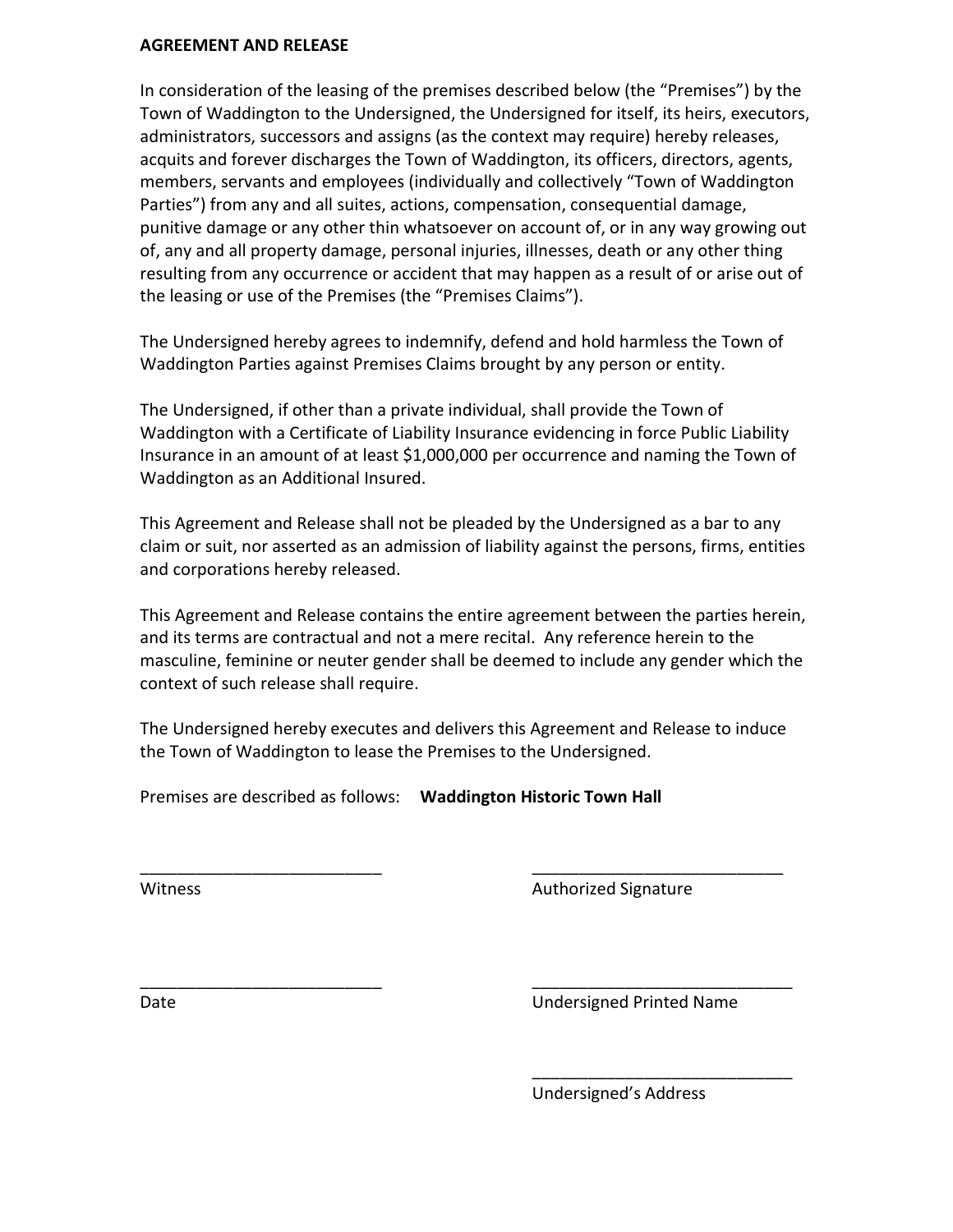### **Waddington Historic Town Hall Rental (Non-profit)**

We are waiving rental rates for local non-profit organizations/groups.

Any non-profit wishing to reserve Historic Town Hall must fill out the building use application and be familiar with the building use rules as they apply to all organizations/individuals and pay the security deposit.

Any non-profit organization/group that is not paying the rental fee that could make a donation would be appreciated.

Seaway Valley Sr. Citizens Waddington Fire Department Waddington Rescue Squad Waddington American Legion Waddington Hepburn Library Local Churches Girl Scouts Cub/Boy Scouts Lake St. Lawrence Arts Waddington Redevelopment Association (concert series)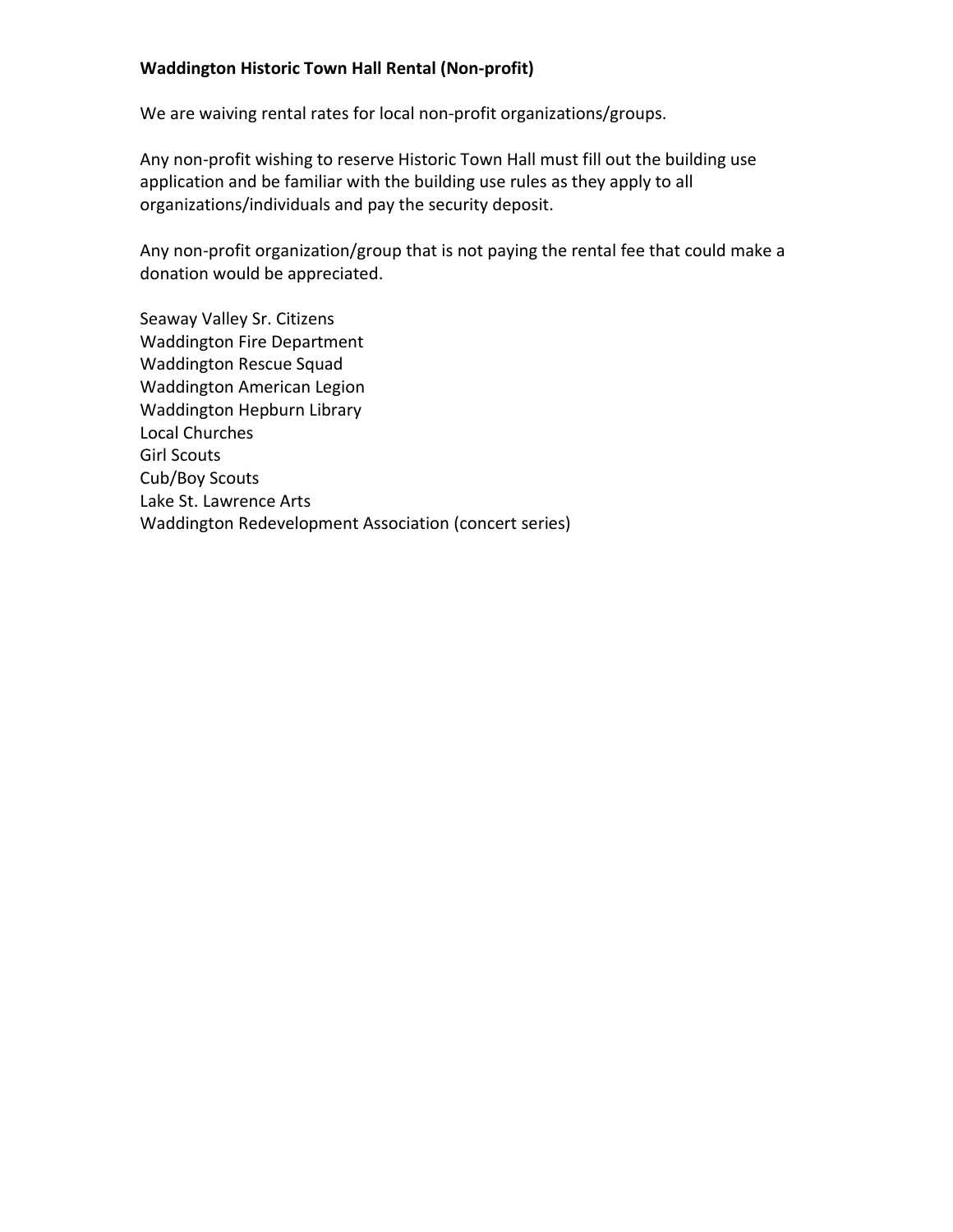# **Town of Waddington 48 Maple Street Waddington, NY 13694 315-388-5629**

#### **APPLICATION FOR USE OF HISTORIC TOWN HALL BUILDING**

Person completing the application or the one assuming responsibility for the Individual/group should be familiar with the Town Buildings Use Rules. Complete application and read Building Use Rules. Mail or drop off as soon as possible to assure your date is reserved along with your security deposit. Rental fee is to be paid when picking up the keys either the day of the rental but no sooner than three days prior.

| Telephone Number: (home) _______________________________ (cell)                                                                 |  |  |
|---------------------------------------------------------------------------------------------------------------------------------|--|--|
|                                                                                                                                 |  |  |
| (You may be required to show proof of insurance/permits depending on event usage).                                              |  |  |
| I verify the documented information and agree to the Town of Waddington's<br>Ordinances regarding the Community Building Usage. |  |  |

Signature of Applicant Date